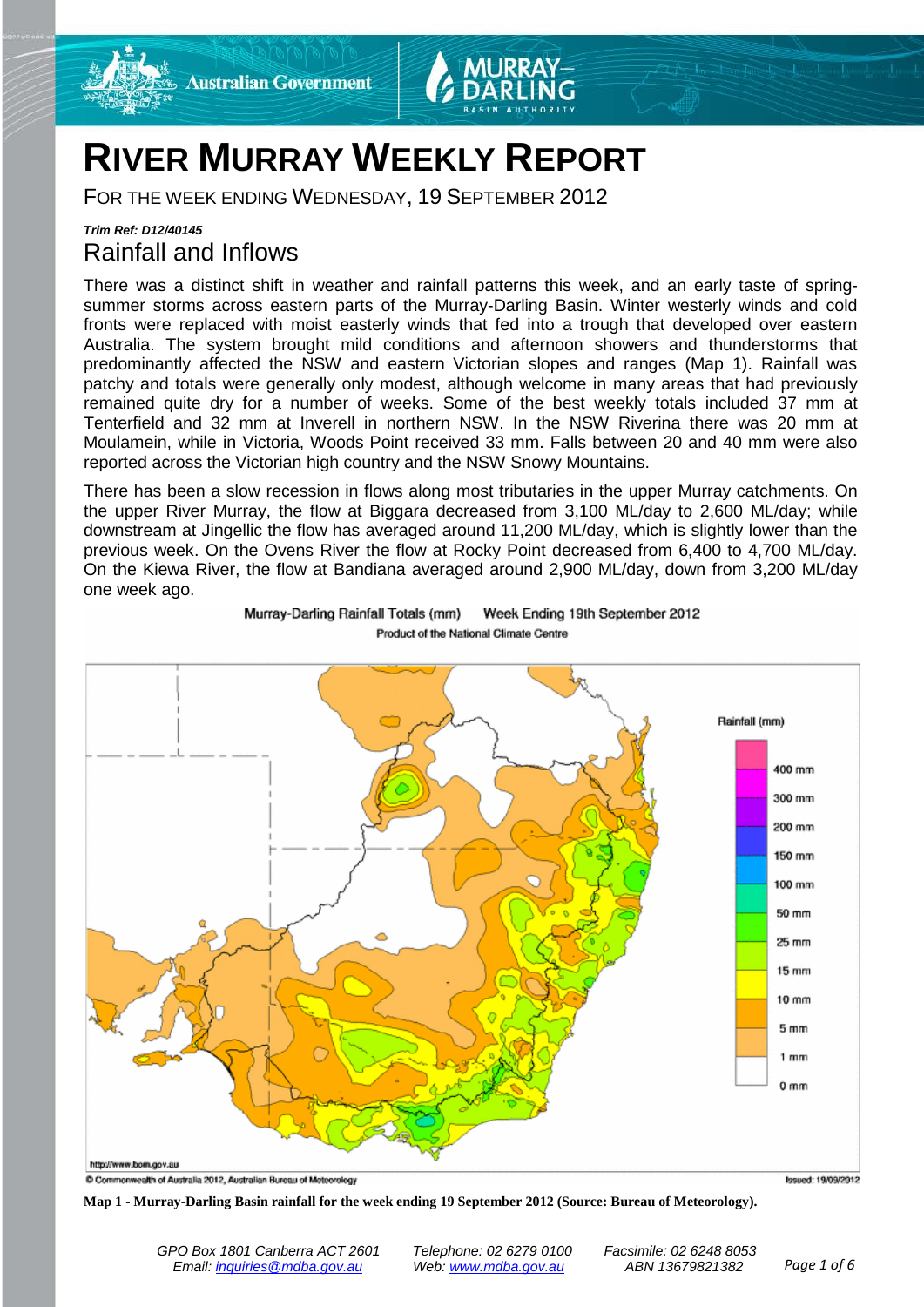

## River Operations

MDBA active storage increased by 79 GL this week and is currently 8,634 GL, or 100% capacity. Information on upper State shares within each storage can be found on the MDBA water accounting page at [http://www.mdba.gov.au/water/water-accounting.](http://www.mdba.gov.au/water/water-accounting)

At Dartmouth Reservoir, the storage increased by 29 GL to 3,698 GL (96% capacity). The storage level at Dartmouth has continued to rise throughout the winter months and the water is now less than 2.5 m below the Full Supply Level (Figure 1). One or two more reasonable rain events could effectively fill the storage. As the water level nears the Full Supply Level, inflows will be passed through the high level outlet works, with significant flows over the spillway only likely if inflows exceed the flow capacity of the high level outlet. The release from Dartmouth, measured at Colemans, has remained at the normal minimum of 200 ML/day throughout the week.



**Figure 1 - The water level at Dartmouth Reservoir is now less than 2.5 metres below the top of the spillway - the highest level recorded since February 1997. Photo: Peter Liepkalns, Goulburn-Murray Water.**

At Hume Reservoir, inflows decreased slightly, averaging about 15,000 ML/day for the week. The current release from Hume is 10,500 ML/day and this may be decreased slightly in the days ahead if inflows continue to recede. Storage in Hume Reservoir has increased by 23 GL and is now 2,956 GL (98% capacity).

At Yarrawonga Weir, diversions have decreased slightly since last week, with an average of 3,200 ML/day at Mulwala Canal and 1,700 ML/day at Yarrawonga Main Channel. The pool level in Lake Mulwala is currently 124.77 m AHD and the release is 18,500 ML/day, where it has remained for the last few days. The release should decrease only slightly in the days ahead.

On the Edward River system, inflows though the Edward and Gulpa offtakes are falling slowly. At Toonalook, the flow has decreased from 9,300 to 7,200 ML/day and at Stevens Weir, the flow has decreased to 6,000 ML/day. Downstream at Moulamein, the Edward River appears to be peaking at around 6,500 ML/day, while further downstream on the Wakool River, the flow continues to rise at both Stoney Crossing and Kyalite, with a peak above 20,000 ML/day expected at Kyalite in the coming week.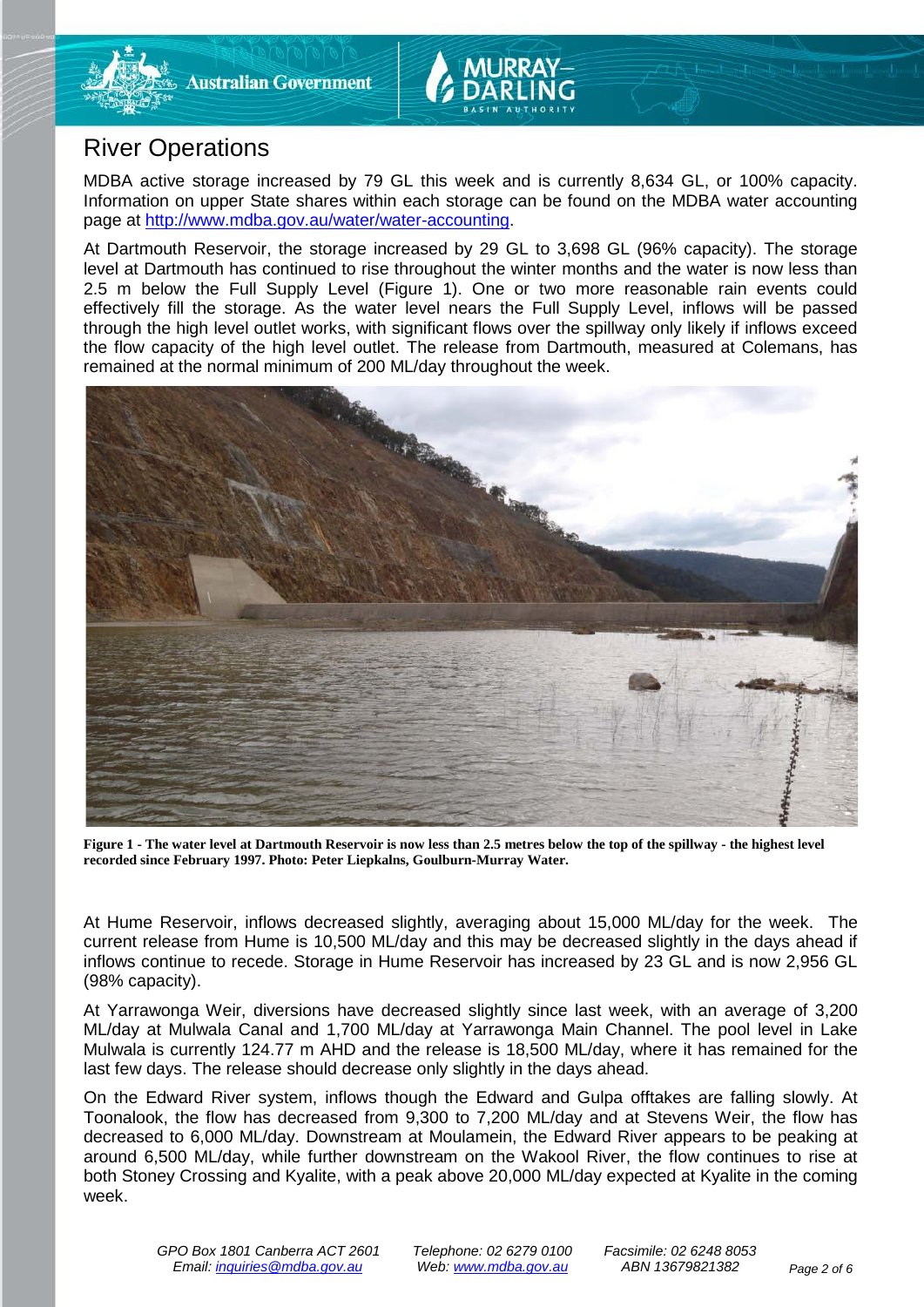**Australian Government** 

Inflow from the Goulburn River has receded steadily this week, with the flow at McCoys Bridge decreasing from 10,200 to 7,000 ML/day. A continued slow recession in flows is expected in the coming week. At Torrumbarry Weir, flow on the River Murray has receded to 24,000 ML/day with 3,300 ML/day diverted through the National Channel. The flow downstream of Torrumbarry will continue to fall away in the coming days. The Torrumbarry pool level has increased slightly to 85.82 m AHD, and will be increased towards the Full Supply Level of 86.05 m AHD in the coming week or two as flows return to more normal (lower) levels.

At Swan Hill, the flow is steady with the current flow of 21,800 ML/day being the same as one week ago. On the Murrumbidgee River, the flow at Balranald has eased from 12,400 to 12,100 ML/day and a slow recession is now expected here for several weeks.

At Euston Weir the flow has increased from 45,500 to 47,100 ML/day, and is heading towards a peak that may exceed 48,000 ML/day during the next week to 10 days.

Total storage at Menindee Lakes decreased by 5 GL this week and is now at 2,006 GL (116% capacity). The release to the Darling River (measured at Weir 32) has been further decreased and is now measuring 2,100 ML/day. Downstream on the lower Darling River, the flow at Burtundy has receded from 5,800 to 4,100 ML/day.

Downstream on the River Murray at Wentworth, the flow is fairly steady at around 53,000 ML/day after decreasing from about 54,000 ML/day early in the week. At Lake Victoria the volume increased by a further 33 GL to 648 GL (96% capacity) with a current inflow of about 9,000 ML/day and close to 3,000 ML/day going out. The flow to South Australia has been held at around 45,000 ML/day to help protect downstream works at Chowilla wetlands. With only limited airspace now available in Lake Victoria, inflow and outflow to the lake will be balanced out in the days ahead meaning the flow to South Australia will rise further. A flow close to 50,000 ML/day may be possible in about one to two week's time.

At the Lower Lakes, improved weather and tidal conditions have enabled Barrage gates to remain open at Goolwa and Mundoo. The 5-day average level at Lake Alexandrina decreased to 0.66 m AHD.

#### **For media inquiries contact the Media Officer on 02 6279 0141**

DAVID DREVERMAN Executive Director, River Management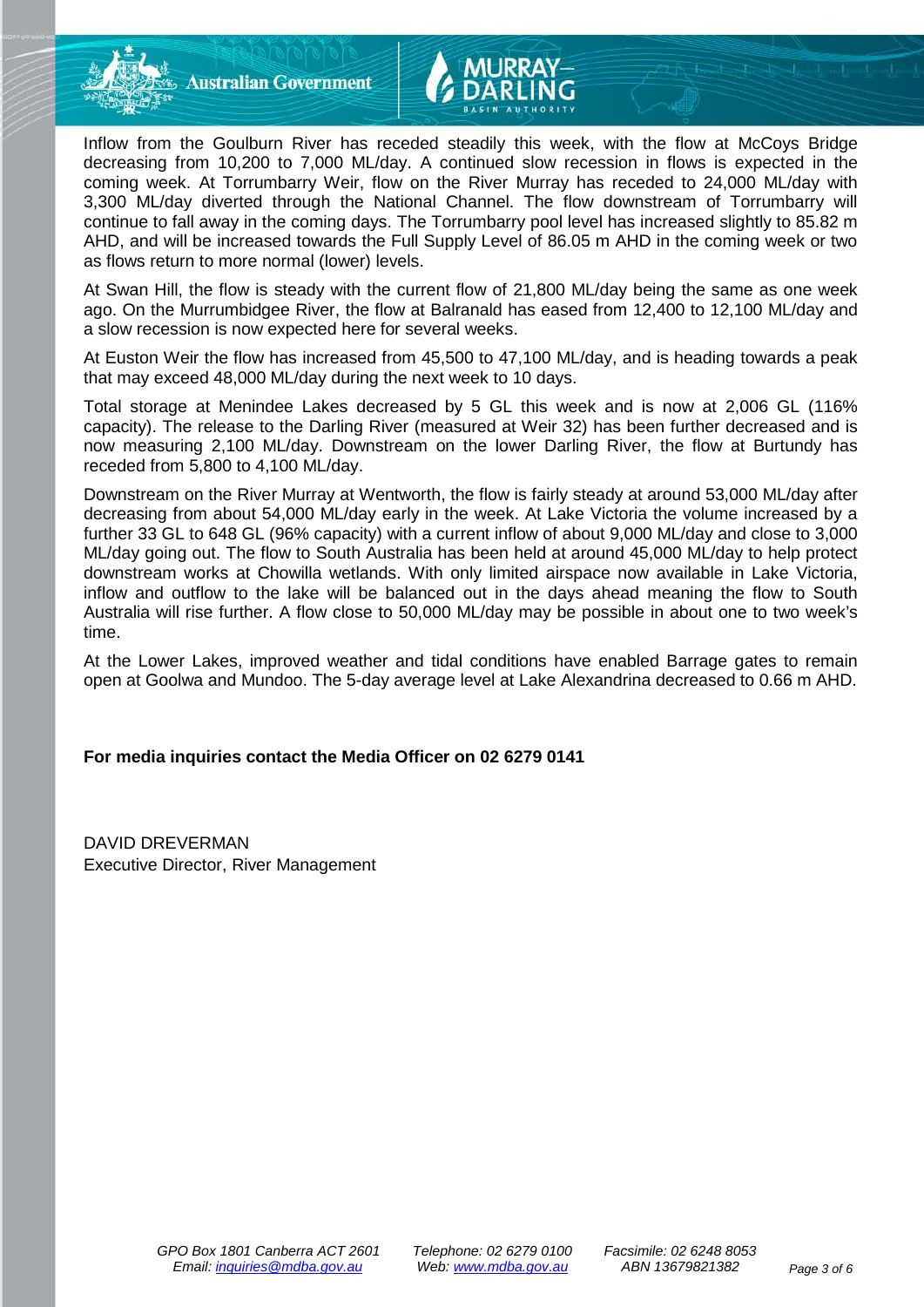



#### Water in Storage Week ending Wednesday 19 Sep 2012

| <b>MDBA Storages</b>                       | Full<br>Supply<br>Level | Full Supply<br>Volume | Current<br>Storage<br>Level | Current<br>Storage |      | Dead<br>Storage | Active<br>Storage | Change in<br>Total<br>Storage<br>for the<br>Week |
|--------------------------------------------|-------------------------|-----------------------|-----------------------------|--------------------|------|-----------------|-------------------|--------------------------------------------------|
|                                            | $(m$ AHD)               | (GL)                  | (m AHD)                     | (GL)               | %    | (GL)            | (GL)              | (GL)                                             |
| Dartmouth Reservoir                        | 486.00                  | 3856                  | 483.56                      | 3698               | 96%  | 71              | 3627              | $+29$                                            |
| Hume Reservoir                             | 192.00                  | 3 0 0 5               | 191.76                      | 2956               | 98%  | 23              | 2933              | $+23$                                            |
| Lake Victoria                              | 27.00                   | 677                   | 26.76                       | 648                | 96%  | 100             | 548               | $+33$                                            |
| Menindee Lakes                             |                         | 1 731*                |                             | 2 0 0 6            | 116% | (480#)          | 1526              | -5                                               |
| <b>Total</b>                               |                         | 9 2 6 9               |                             | 9 3 0 8            | 100% | $ -$            | 8634              | $+79$                                            |
| 100% ^<br><b>Total Active MDBA Storage</b> |                         |                       |                             |                    |      |                 |                   |                                                  |

#### **Major State Storages**

| <b>Burrinjuck Reservoir</b> | 026     | 024   | 100% |     | 021       | ∼   |
|-----------------------------|---------|-------|------|-----|-----------|-----|
| <b>Blowering Reservoir</b>  | 631     | 570   | 96%  | 24  | 546       | -6  |
| Eildon Reservoir            | 3 3 3 4 | 3 251 | 98%  | 100 | 151<br>ιJ | .11 |

\* Menindee surcharge capacity – 2050 GL \*\* All Data is rounded to nearest GL \*\*

# NSW takes control of Menindee Lakes when storage falls below 480 GL, and control reverts to MDBA when storage next reaches 640 GL A % of total active MDBA storage

**Snowy Mountains Scheme Snowy diversions for week ending 18 Sep 2012** 

| <b>Storage</b>         | <b>Active Storage</b><br>(GL) | Weekly Change<br>(GL) | Diversion (GL)   | This Week | From 1 May<br>2012 |
|------------------------|-------------------------------|-----------------------|------------------|-----------|--------------------|
| Lake Eucumbene - Total | 2 2 3 5                       | n/a                   | Snowy-Murray     | +         | 461                |
| Snowy-Murray Component | 758                           | n/a                   | Tooma-Tumut      | $+11$     | 129                |
| <b>Target Storage</b>  | 240                           |                       | Net Diversion    | $-10$     | 332                |
|                        |                               |                       | Murray 1 Release | +16       | 585                |

#### **Major Diversions from Murray and Lower Darling (GL) \***

| <b>New South Wales</b>    | This Week | From 1 July<br>2012 | Victoria                        | This Week | From 1<br><b>July 2012</b> |
|---------------------------|-----------|---------------------|---------------------------------|-----------|----------------------------|
| Murray Irrig. Ltd (Net)   | 26.9      | 182                 | Yarrawonga Main Channel (net)   | 12.0      | n/a                        |
| Wakool Sys Allowance      | 0.0       | 0                   | Torrumbarry System + Nyah (net) | 25.2      | 91                         |
| Western Murray Irrigation | 0.3       |                     | Sunraysia Pumped Districts      | 1.6       |                            |
| Licensed Pumps            | 7.3       | 29                  | Licensed pumps - GMW (Nyah+u/s) | 0.8       |                            |
| Lower Darling             | 3.6       | 78                  | Licensed pumps - LMW            | 5         | 24                         |
| <b>TOTAL</b>              | 38.1      | 291                 | TOTAL                           | 44.6      | n/a                        |

\* Figures derived from estimates and monthly data. Please note that not all data may have been available at the time of creating this report.

\*\* All data above is rounded to nearest 100 ML for weekly data and nearest GL for cumulative data\*\*

| Flow to South Australia (GL)                              | Entitlement this month | $135.0*$ |                 |  |  |  |
|-----------------------------------------------------------|------------------------|----------|-----------------|--|--|--|
| * Flow to SA will be greater than entitlement for this    | Flow this week         | 316.0    | (45 100 ML/day) |  |  |  |
| month due to Unregulated Flows and Additional             | Flow so far this month | 850.9    |                 |  |  |  |
| Dilution Flow.                                            | Flow last month        | 1.249.6  |                 |  |  |  |
| $\mathbf{A}$ , $\mathbf{B}$ , $\mathbf{A}$ , $\mathbf{B}$ |                        |          |                 |  |  |  |

#### **Salinity (EC) (microSiemens/cm at 25o C)**

|                         | Current | Average over the last week | Average since 1 August 2012 |
|-------------------------|---------|----------------------------|-----------------------------|
| Swan Hill               | 120     | 110                        | 120                         |
| Euston                  | 120     | 120                        | 110                         |
| <b>Red Cliffs</b>       | 130     | 130                        | 110                         |
| Merbein                 | 140     | 140                        | 120                         |
| Burtundy (Darling)      | 380     | 370                        | 430                         |
| Lock 9                  | 140     | 150                        | 130                         |
| Lake Victoria           | 240     | 230                        | 250                         |
| Berri                   | 230     | 220                        | 200                         |
| Waikerie                | 240     | 230                        | 210                         |
| Morgan                  | 230     | 220                        | 210                         |
| Mannum                  | 200     | 200                        | 200                         |
| Murray Bridge           | 230     | 230                        | 240                         |
| Milang (Lake Alex.)     | 400     | 380                        | 420                         |
| Poltalloch (Lake Alex.) | 270     | 220                        | 300                         |
| Meningie (Lake Alb.)    | 3 1 6 0 | 3 1 5 0                    | 3420                        |
| Goolwa Barrages         | 1 390   | 2470                       | 3 5 4 0                     |

*GPO Box 1801 Canberra ACT 2601 Telephone: 02 6279 0100 Facsimile: 02 6248 8053 Email: [inquiries@mdba.gov.au](mailto:inquiries@mdba.gov.au) Web: [www.mdba.gov.au](http://www.mdba.gov.au/) ABN 13679821382 Page 4 of 6*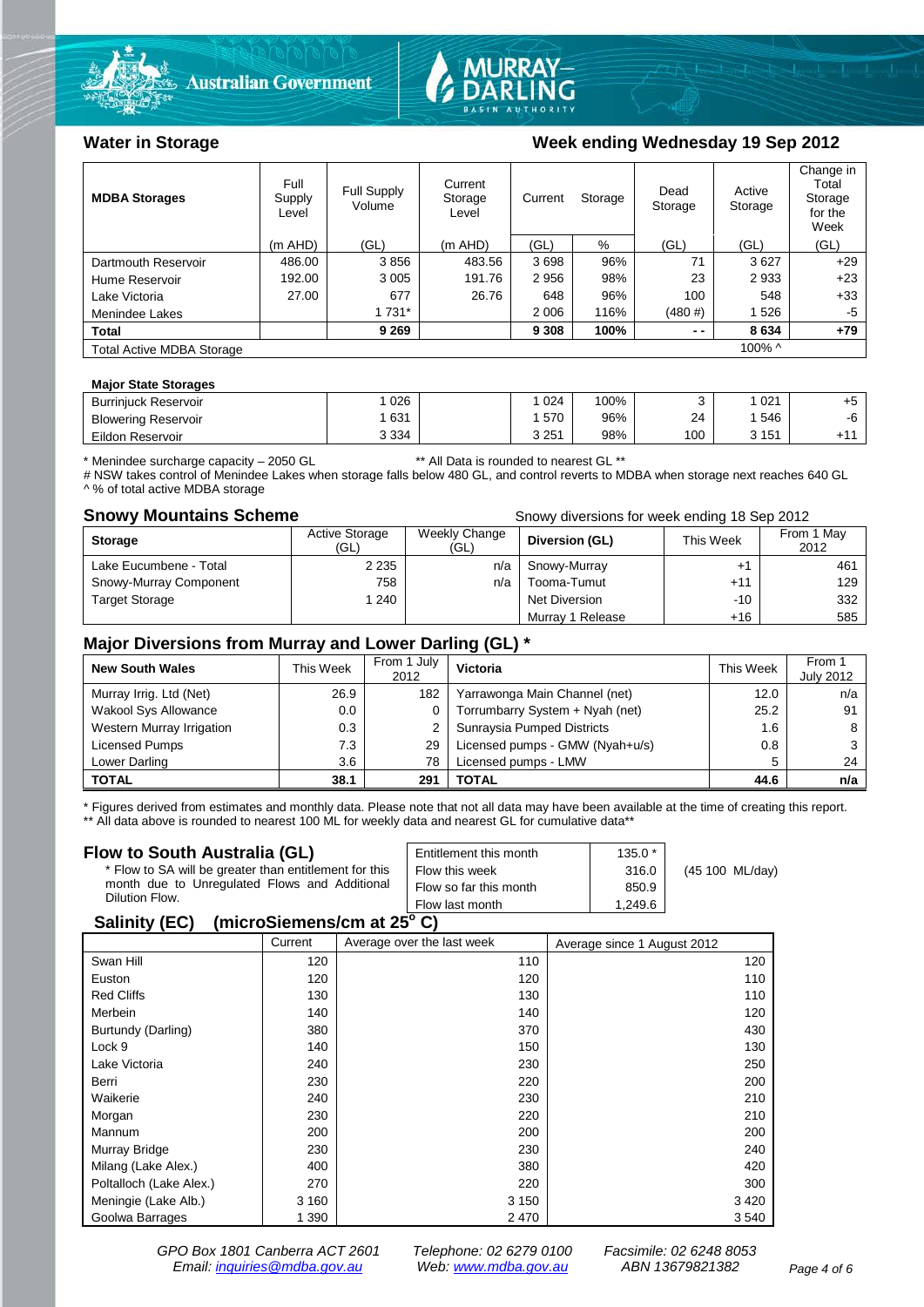

#### River Levels and Flows **Week ending Wednesday 19 Sep 2012**

|                                | Minor Flood<br>Stage         | Gauge          | Height                       | Flow     | Trend | Average Flow<br>this Week | Average<br>Flow last<br>Week |
|--------------------------------|------------------------------|----------------|------------------------------|----------|-------|---------------------------|------------------------------|
| <b>River Murray</b>            | (m)                          | local(m)       | (m AHD)                      | (ML/day) |       | (ML/day)                  | (ML/day)                     |
| Khancoban                      | $\blacksquare$               | $\blacksquare$ |                              | 4 6 5 0  | F     | 4 1 4 0                   | 4 8 5 0                      |
| Jingellic                      | 4.0                          | 2.38           | 208.90                       | 10 700   | F     | 11 250                    | 12 2 60                      |
| Tallandoon (Mitta Mitta River) | 4.2                          | 1.86           | 218.75                       | 1 540    | F     | 1690                      | 1990                         |
| Heywoods                       | 5.5                          | 2.61           | 156.24                       | 10 500   | F     | 11 510                    | 12 640                       |
| <b>Doctors Point</b>           | 5.5                          | 2.87           | 151.34                       | 13 2 30  | R.    | 14 4 30                   | 16 060                       |
| Albury                         | 4.3                          | 1.86           | 149.30                       |          |       |                           |                              |
| Corowa                         | 3.8                          | 3.12           | 129.14                       | 14 8 20  | F     | 15 470                    | 18 170                       |
| Yarrawonga Weir (d/s)          | 6.4                          | 2.68           | 117.72                       | 18510    | S     | 18 570                    | 22 700                       |
| Tocumwal                       | 6.4                          | 3.43           | 107.27                       | 19 100   | R     | 19 410                    | 26 470                       |
| Torrumbarry Weir (d/s)         | 7.3                          | 6.12           | 84.67                        | 23 990   | F     | 25 450                    | 28 230                       |
| Swan Hill                      | 4.5                          | 3.64           | 66.56                        | 21810    | S     | 21 650                    | 21 980                       |
| Wakool Junction                | 8.8                          | 8.12           | 57.24                        | 39 620   | R     | 38 450                    | 36 090                       |
| Euston Weir (d/s)              | 8.8                          | 5.75           | 47.59                        | 47 080   | R     | 46 180                    | 45 780                       |
| Mildura Weir (d/s)             |                              |                |                              | 46 210   | F     | 46 050                    |                              |
| Wentworth Weir (d/s)           | 7.3                          | 5.83           | 30.59                        | 52 800   | S     | 53 060                    | 55 290                       |
| Rufus Junction                 |                              | 6.72           | 23.65                        | 44 260   | F     | 45 170                    | 44 370                       |
| Blanchetown (Lock 1 d/s)       | $\blacksquare$               | 2.77           |                              | 41 000   | S     | 40 940                    | 39 910                       |
|                                |                              |                |                              |          |       |                           |                              |
| <b>Tributaries</b>             |                              |                |                              |          |       |                           |                              |
| Kiewa at Bandiana              | 2.7                          | 2.39           | 155.62                       | 2820     | R     | 2880                      | 3 1 6 0                      |
| Ovens at Wangaratta            | 11.9                         | 9.82           | 147.50                       | 6 3 3 0  | F     | 7 3 4 0                   | 8800                         |
| Goulburn at McCoys Bridge      | 9.0                          | 4.44           | 95.86                        | 6990     | F     | 8610                      | 11 640                       |
| Edward at Stevens Weir (d/s)   |                              | 3.83           | 83.60                        | 6 0 20   | S     | 7 2 8 0                   | 10 360                       |
| <b>Edward at Liewah</b>        |                              | 4.73           | 60.11                        | 6 2 3 0  | R     | 5 900                     | 5 0 20                       |
| Wakool at Stoney Crossing      |                              | 5.17           | 58.66                        | 13750    | R     | 13 080                    | 11 100                       |
| Murrumbidgee at Balranald      | 5.0                          | 5.90           | 61.86                        | 12 100   | F     | 12 210                    | 12 3 50                      |
| Barwon at Mungindi             |                              | 3.19           |                              | 50       | S     | 70                        | 120                          |
| Darling at Bourke              | $\qquad \qquad \blacksquare$ | 4.44           | $\qquad \qquad \blacksquare$ | 2670     | F     | 3 1 8 0                   | 4 3 4 0                      |
| Darling at Burtundy Rocks      |                              | 2.86           |                              | 4 3 9 0  | F     | 4 9 6 0                   | 6 0 3 0                      |

Natural Inflow to Hume 18 480 21 470

(i.e. Pre Dartmouth & Snowy Mountains scheme)

**Weirs and Locks** Pool levels above or below Full Supply Level (FSL)

| <b>Murrav</b>      | FSL (m AHD) | u/s     | d/s     |                       | FSL (m AHD) | u/s     | d/s     |
|--------------------|-------------|---------|---------|-----------------------|-------------|---------|---------|
| Yarrawonga         | 124.90      | $-0.13$ | ۰.      | No. 7 Rufus River     | 22.10       | $+1.66$ | $+4.46$ |
| No. 26 Torrumbarry | 86.05       | $-0.22$ | $\sim$  | No. 6 Murtho          | 19.25       | $-0.00$ | $+2.57$ |
| No. 15 Euston      | 47.60       | $+0.69$ | ۰.      | No. 5 Renmark         | 16.30       | $-0.09$ | $+2.34$ |
| No. 11 Mildura     | 34.40       | $-0.94$ | $+2.66$ | No. 4 Bookpurnong     | 13.20       | $+0.18$ | $+3.60$ |
| No. 10 Wentworth   | 30.80       | $+0.24$ | $+3.19$ | No. 3 Overland Corner | 9.80        | $+0.12$ | $+2.81$ |
| No. 9 Kulnine      | 27.40       | $+0.44$ | $+2.36$ | No. 2 Waikerie        | 6.10        | $+0.33$ | $+3.03$ |
| No. 8 Wangumma     | 24.60       | $+1.09$ | $+3.02$ | No. 1 Blanchetown     | 3.20        | $+0.19$ | $+2.02$ |

#### **Lower Lakes FSL = 0.75 m AHD**

Lake Alexandrina average level for the past 5 days (m AHD) 0.66

| <b>Barrages</b>       | <b>Fishways at Barrages</b> |               |          |           |               |  |
|-----------------------|-----------------------------|---------------|----------|-----------|---------------|--|
|                       | Openings                    | Level (m AHD) | No. Open | Rock Ramp | Vertical Slot |  |
| Goolwa                | 128 openings                | 0.60          | 100      | -         | Open          |  |
| Mundoo                | 26 openings                 | 0.61          | 6        | -         |               |  |
| <b>Boundary Creek</b> | 6 openings                  |               |          | -         |               |  |
| Ewe Island            | 111 gates                   |               | 50       | -         |               |  |
| Tauwitchere           | 322 gates                   | 0.65          | 163      | Open      | Open          |  |

AHD = Level relative to Australian Height Datum, i.e. height above sea level